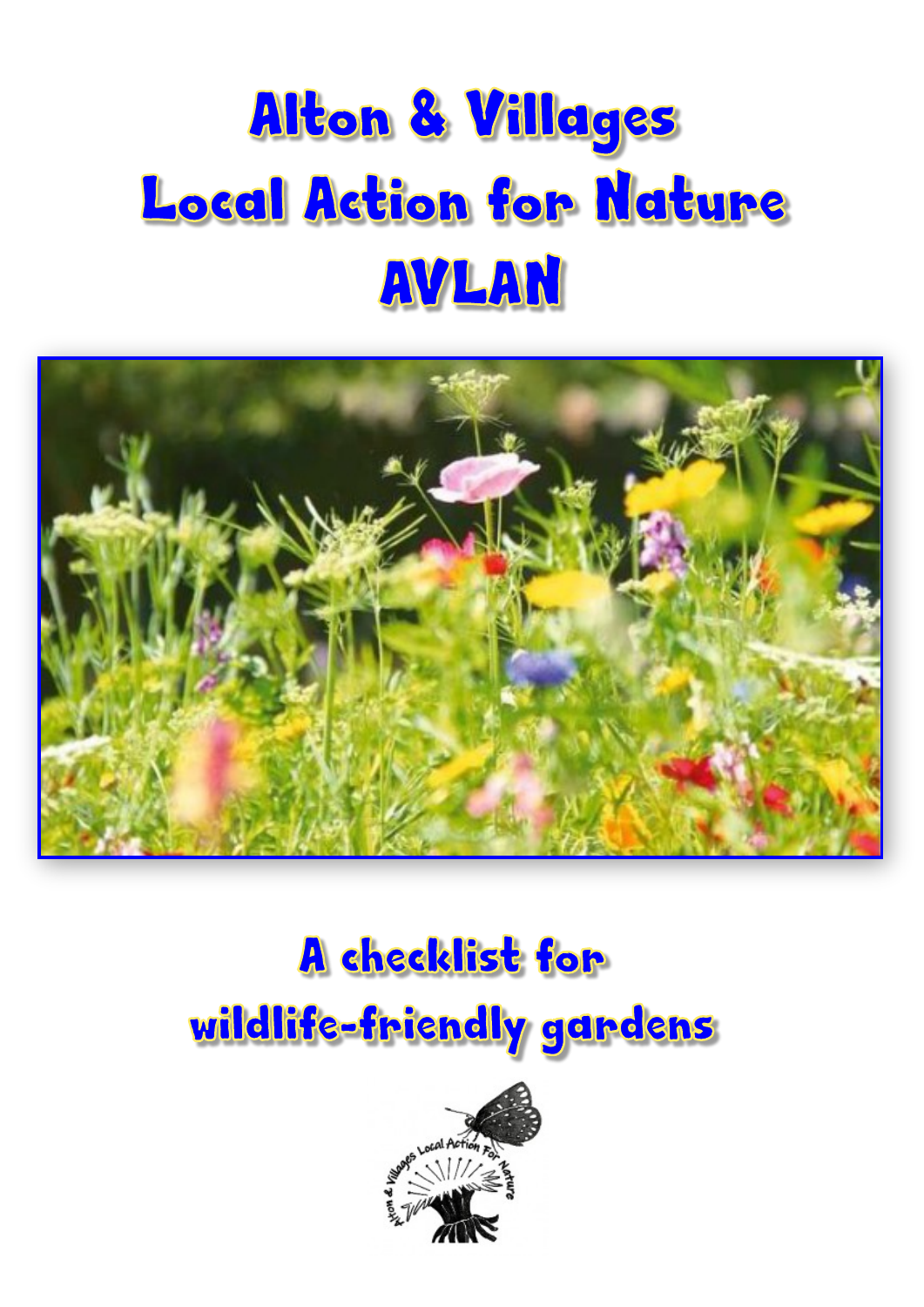## How wildlife friendly is your garden? How many boxes can you tick?

 $\Box$  Nectar-rich flowers from spring to autumn (look for the RHS *Perfect for pollinators* logo  $\mathbb{Z}$   $\mathbb{R}$  on plants and seed packets).



#### $\Box$  Seed heads and berries left through the winter.



 $\Box$  Dead wood, log pile, stone pile, dead leaves.

 $\Box$  Fruit trees, berry-bearing shrubs, climbing plants on wall, fence or trellis (e.g. Ivy, honeysuckle, clematis) to provide food, shelter and nesting sites.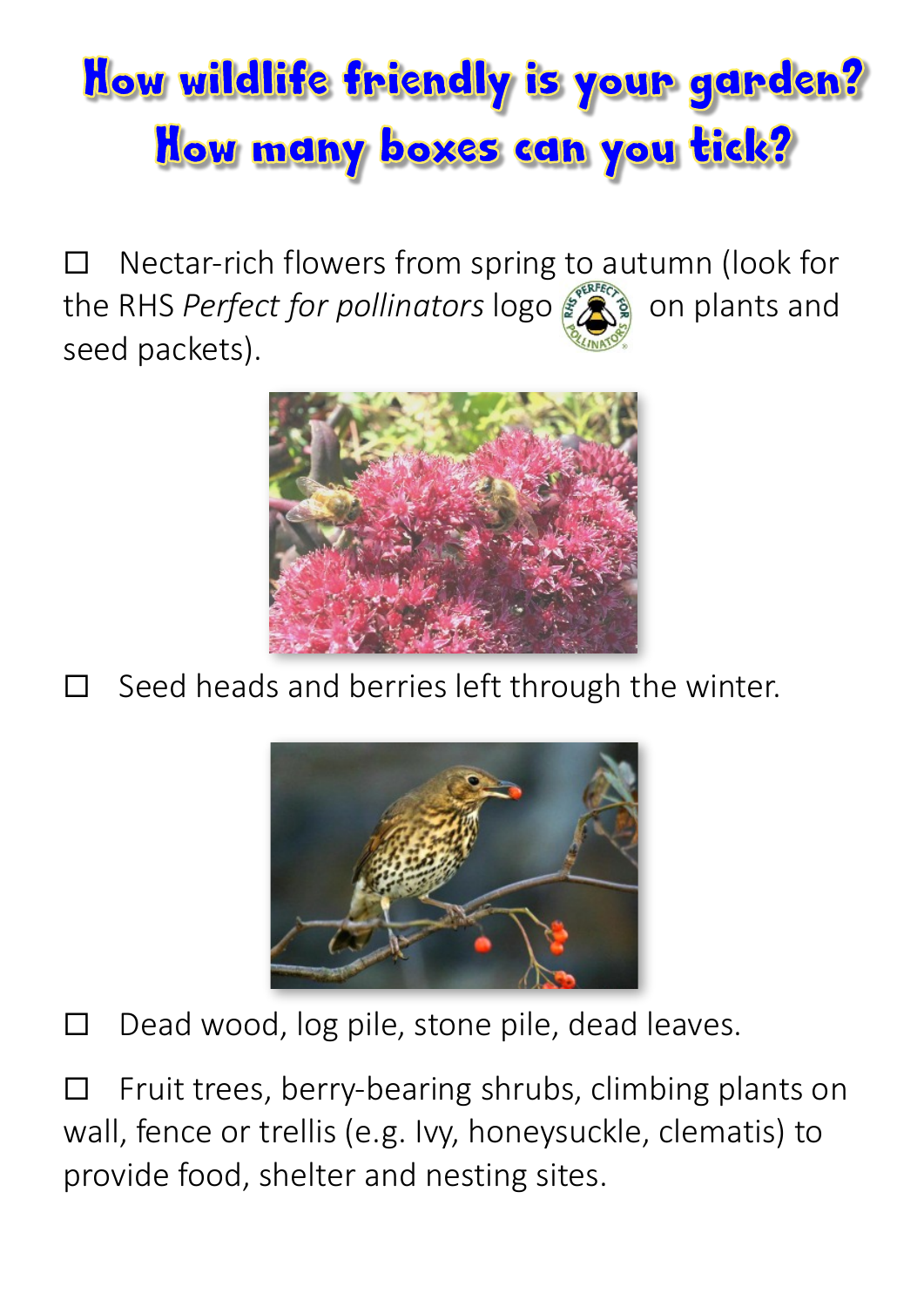$\Box$  Some lawn left to grow long for wild flowers.

� A way for hedgehogs to move in and out of your garden.



 $\Box$  Wildlife pond or sunken container, however small.



- $\Box$  A bird bath.
- $\Box$  Compost heap, compost bin or wormery.
- $\Box$  Rainwater butt.
- $\Box$  Compost which is peat-free.

 $\Box$  A chemical-free garden i.e. no pesticides, weed killer or non-organic slug pellets.